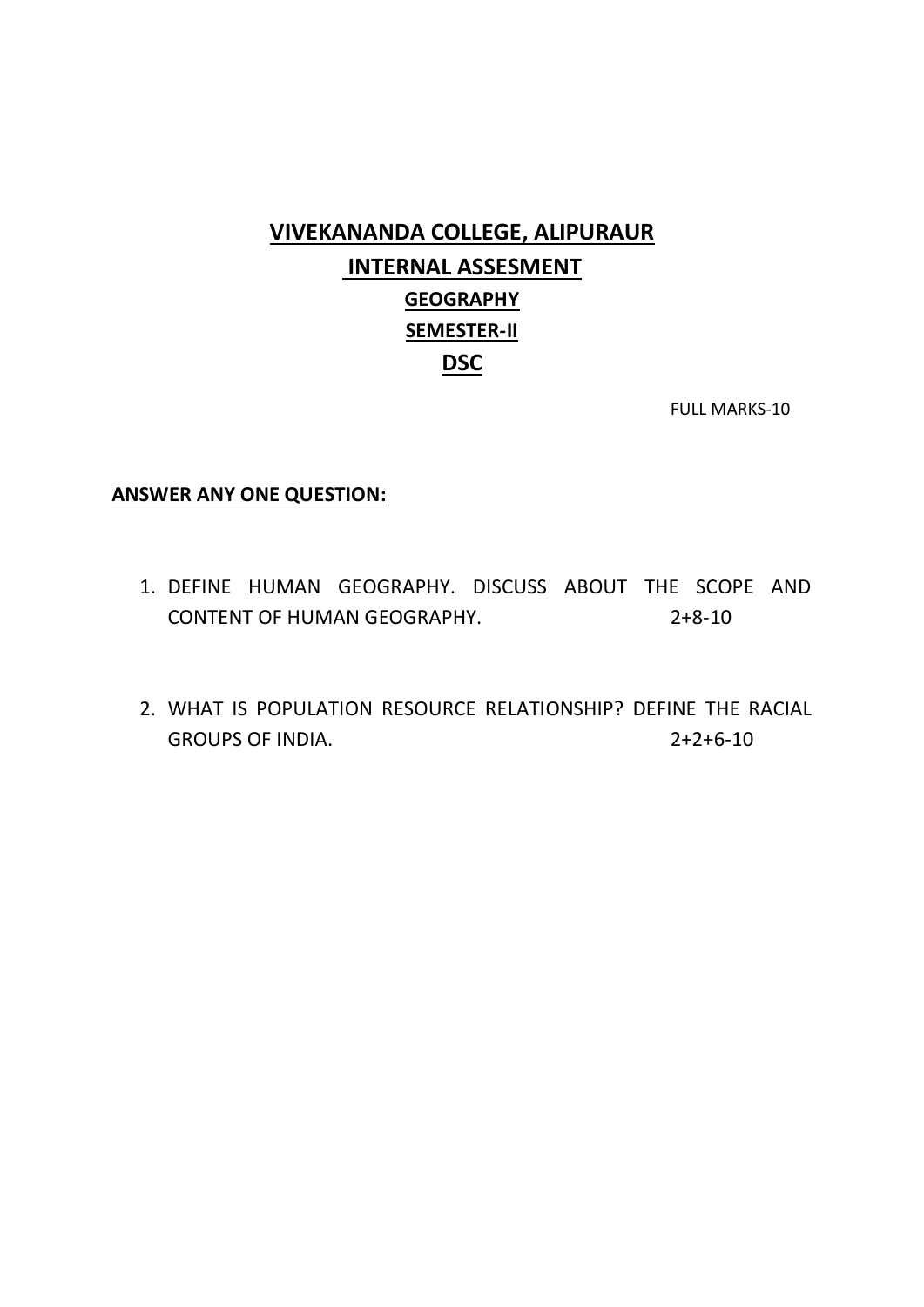# **VIVEKANANDA COLLEGE, ALIPURAUR INTERNAL ASSESMENT GEOGRAPHY SEMESTER-IV DSC**

### **ANSWER ANY ONE QUESTION:**

FULL MARKS-10

- 1. DEFINE SPATIAL INFORMATION TECHNOLOGY. DISCUSS ABOUT THE CONCEPT OF SPATIAL INFORMATION TECHNOLOGY. DISCUSS ABOUT THE FUNCTIONS OF SPATIAL INFORMATION SYSTEM. 2+4+4-10
- 2. WRITE A SHORT NOTE ON THE APPLICATIONS AND THEIR USES IN SPATIAL INFORMATION TECHNOLOGY. 3+7-10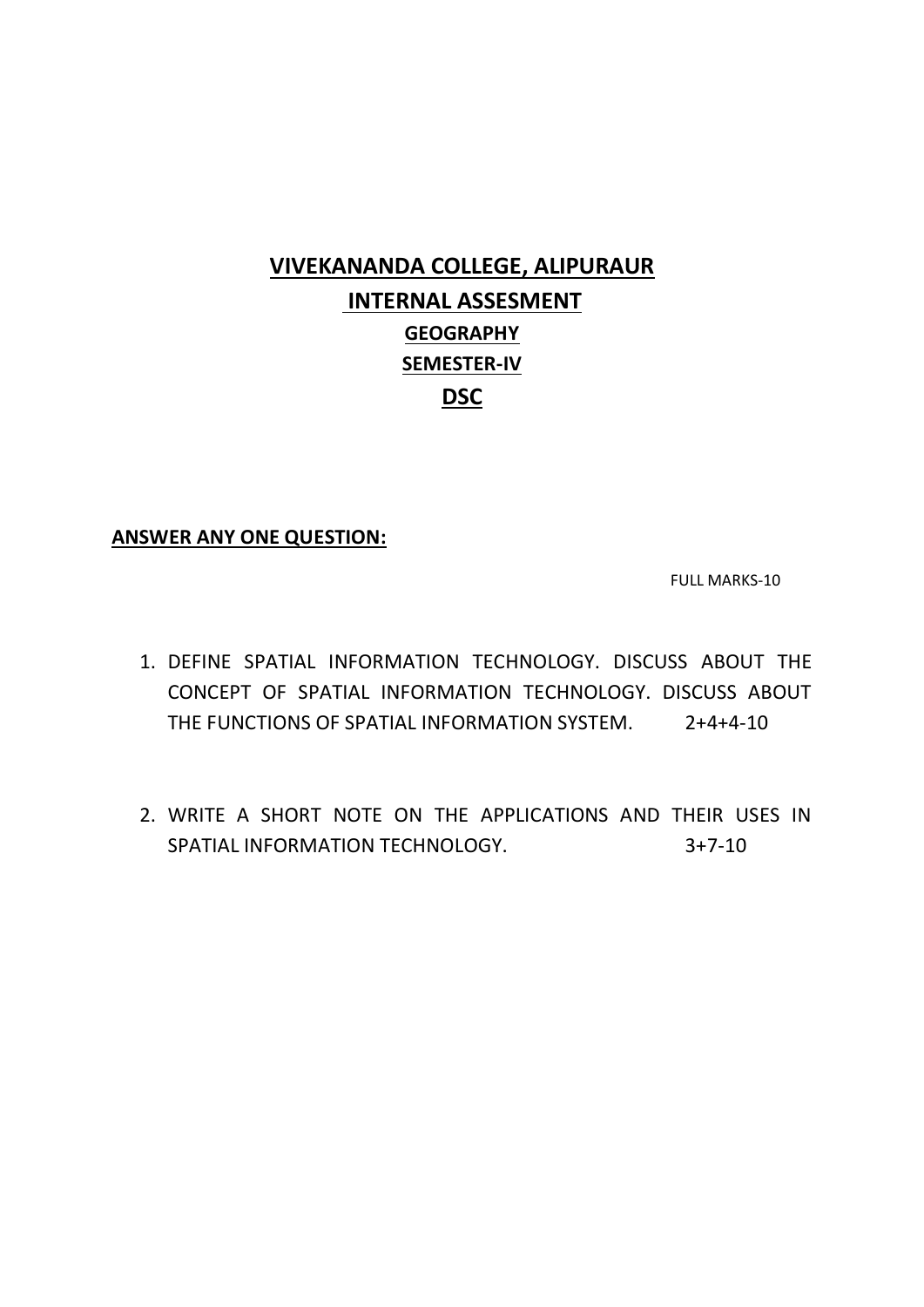### **VIVEKANANDA COLLEGE, ALIPURAUR INTERNAL ASSESMENT GEOGRAPHY SEMESTER-IV GENERIC ELECTIVE**

FULL MARKS-10

#### **ANSWER ANY ONE QUESTION:**

- 1. WRITE A SHORT NOTE ON THE PHYSIOGRAPHIC DIVISION AND DRAINAGE SYSTEM OF INDIA. 2+4+4-10
- 2. DEFINE INTENSIVE FARMING, PLANTATION FARMING AND HORTI CULTURE. DISCUSS ABOUT THE CONDITIONS ARE APPROPRIATE FOR COTTON TEXTILE INDUSTRY. 3+7-10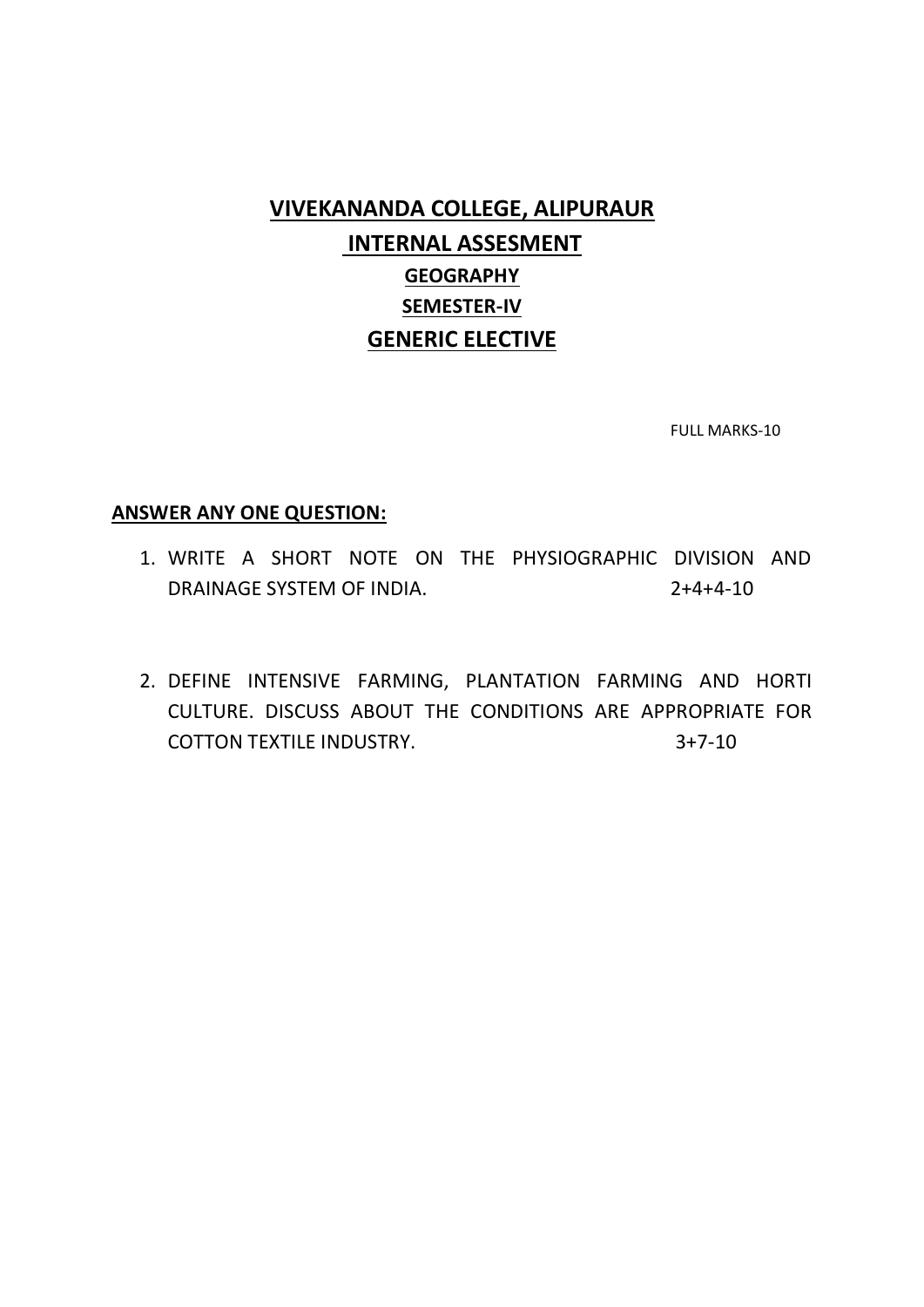# **VIVEKANANDA COLLEGE ALIPURDUAR INTERNAL ASSESMENT GEOGRAPHY 6 TH SEM DSE**

**FULL MARKS-10**

### 1. EXPALIN THE EVOLUTION AND THE STRUCTURE OF PANCHAYATI RAJ SYSTEM IN INDIA  $-10$

**OR** Service Service Service Service Service Service Service Service Service Service Service Service Service Service Service Service Service Service Service Service Service Service Service Service Service Service Service S

EXPLAIN THE GANDHIAN APPROCH TO RURAL DEVLOPMENT -10